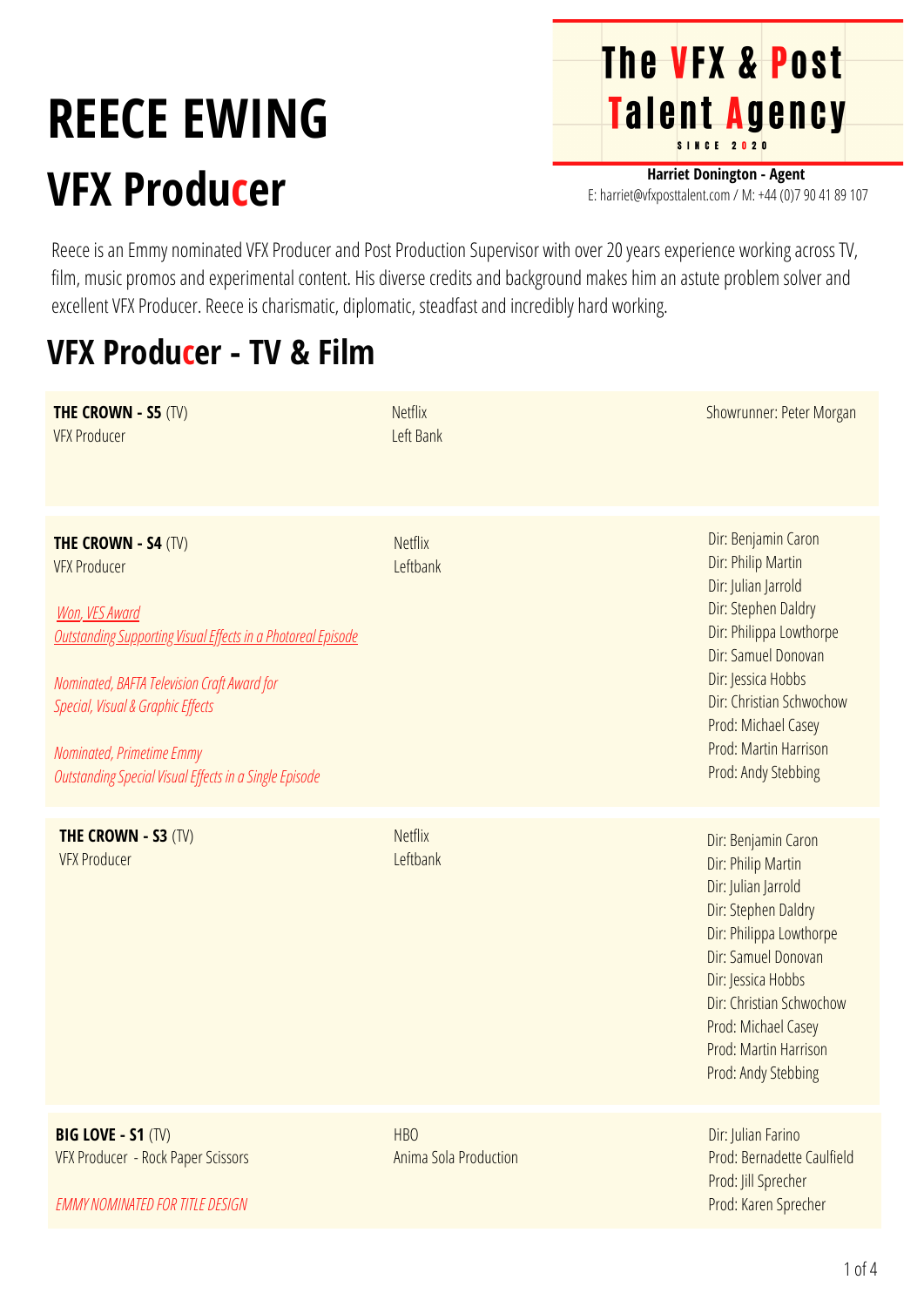| <b>TELL TALE</b> (Film)<br><b>VFX Producer</b>                                          | <b>Scott Free Productions</b>                           | Dir: Michael Cuesta<br>Prod: Michael Costigan<br>Prod: Ridley Scott<br>Prod: Tony Scott<br>Prod: Martin Shore |
|-----------------------------------------------------------------------------------------|---------------------------------------------------------|---------------------------------------------------------------------------------------------------------------|
| <b>11TH HOUR (Film)</b><br><b>VFX Producer</b>                                          | <b>Warner Brothers</b>                                  | Prod: Leaonardo DiCaprio<br>Prod:: Chuck Castleberry<br>Prod: Leila Conners                                   |
| <b>NIGHT WATCH (Film)</b><br><b>VFX Producer</b>                                        | Fox Searchlight<br><b>Bazelevs Productions</b>          | Dir: Timur Bekmambetov<br>Prod: Konstantin Ernst<br>Prod: Anatoliy Maksimov                                   |
| <b>In-house VFX Producer - TV &amp; Film</b>                                            |                                                         |                                                                                                               |
| <b>CONFESSIONS OF A SHOPAHOLIC (TV)</b><br><b>VFX Producer - Method Studios</b>         | <b>Disney Studios</b>                                   | Dir: P. J. Hogan<br>Prod: Jerry Bruckheimer                                                                   |
| $21$ (Film)<br><b>VFX Producer - Sway Studios</b>                                       | Columbia Pictures                                       | Dir: Robert Liketic<br>Prod: Dan Brunetti<br>Prod: Michael De Luca                                            |
| <b>STRANGER THAN FICTION (Film)</b><br>VFX Producer - The Ebeling Group                 | Columbia Pictures                                       | Dir: Marc Forster                                                                                             |
| <b>MINORITY REPORT (Film)</b><br>VFX Producer - View Studios                            | <b>DreamWorks</b><br>20th Century Fox                   | Dir: Steven Spielberg<br>Prod: : Bonnie Curtis<br>Prod: Jan de Bont                                           |
| <b>A SINGLE MAN (Film)</b><br>VFX Producer - Method Studios                             | <b>Weinstein Company</b>                                | Dir: Tom Ford                                                                                                 |
| <b>SMALLVILLE (TV)</b><br>VFX Producer - View Studios                                   | <b>Tollin-Robbins Productions</b><br><b>Warner Bros</b> | Dir: Various<br>Prod: David Wilson<br>Prod: Doris Egan                                                        |
| <b>X FILES (TV)</b><br><b>VFX Producer - View Studios</b><br><b>EMMY WINNER FOR VFX</b> | 20th Century Fox Studios                                | Dir: Various<br>Prod: Frank Spotnitz<br>Prod: Ron Bowman                                                      |
| <b>FRIDAY THE 13TH (Film)</b><br><b>VFX Producer - Method Studios</b>                   | <b>Paramount Pictures</b><br>New Line Cinema            | Dir: Marcus Nispel                                                                                            |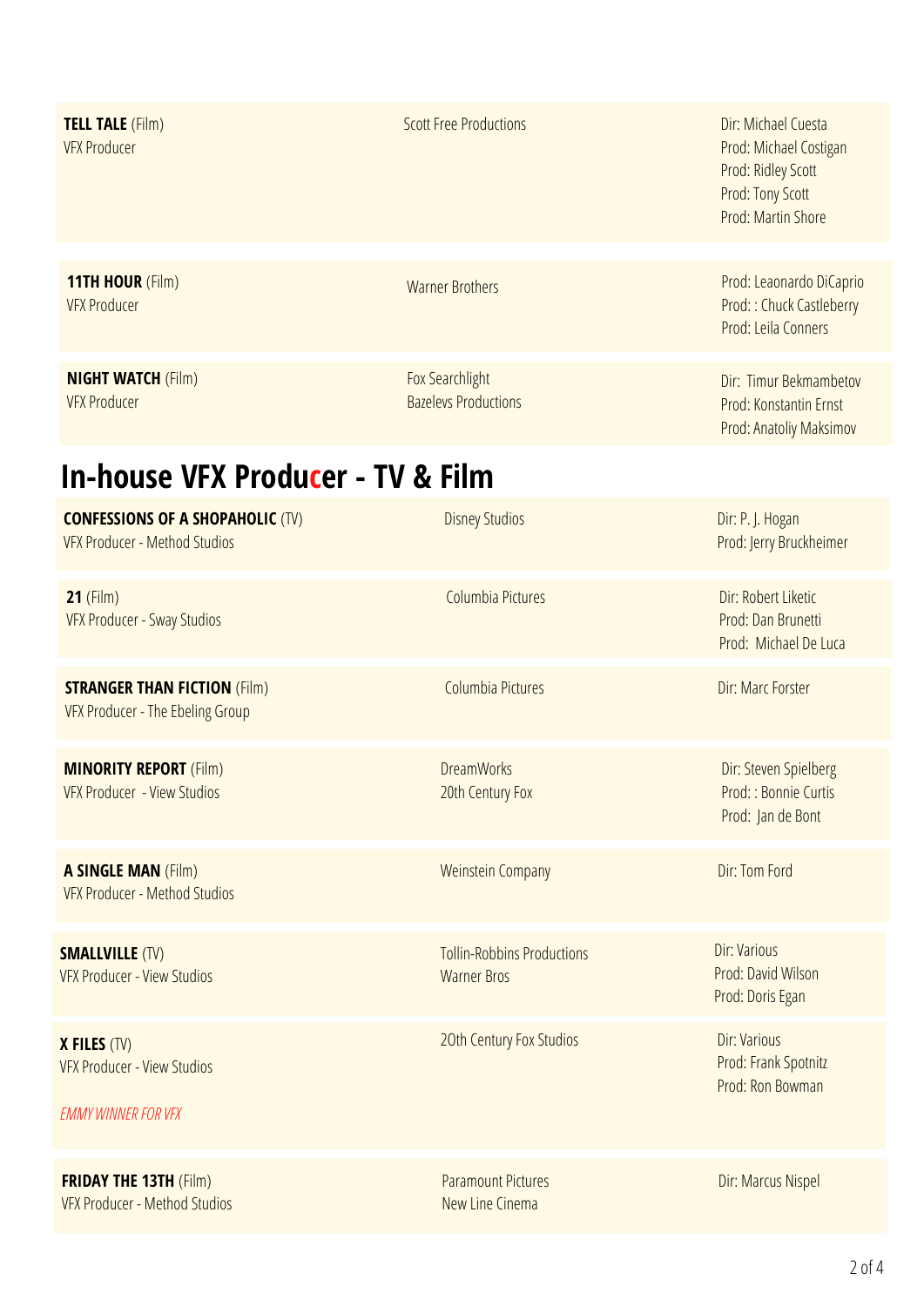| <b>KITE RUNNER (Film)</b><br>VFX Producer - The Ebeling Group<br><b>Title Sequence</b>                             | <b>DreamWorks</b><br><b>Paramount Classics</b> | Dir: Marc Forster                                                           |
|--------------------------------------------------------------------------------------------------------------------|------------------------------------------------|-----------------------------------------------------------------------------|
| <b>CONFIDENCE (Film)</b><br>VFX Producer - Razzano                                                                 | Lionsgate                                      | Dir: James Foley<br>Prod: Michael Burns<br>Prod: Marc Butan                 |
| <b>BALL AND CHAIN (TV)</b><br>VFX Producer - View Studios<br>Pilot                                                 | 20th Century Fox Television                    | Dir: Todd Holland<br>Prod: Scott Lobdell                                    |
| <b>ANY GIVEN SUNDAY (Film)</b><br>VFX Producer - View Studios                                                      | <b>Warner Brother</b>                          | Dir: Oliver Stone                                                           |
| <b>Post Production Supervisor</b>                                                                                  |                                                |                                                                             |
| <b>STAR WARS: EPISODE III - REVENGE</b><br><b>OF THE SITH</b> (Film)<br><b>Post Production Supervisor</b>          | <b>LucasFilms</b><br>20th Century Fox          | Dir: George Lucas<br>Prod: Rick McCallum                                    |
| <b>NIGHT WATCH (Film)</b><br><b>Post Production Supervisor</b>                                                     | Fox Searchlight<br><b>Bazelevs Productions</b> | Dir: Timur Bekmambetov<br>Prod: Konstantin Ernst<br>Prod: Anatoliy Maksimov |
| <b>BOOK OF LOVE - THE DEFINITIVE REASON</b><br><b>WHY MEN ARE DOGS (Film)</b><br><b>Post Production Supervisor</b> | <b>BET Films</b>                               | Dir: Jeff Byrd<br>Prod: Tracey Baker-Simmons<br>Prod: Jeffrey W. Byrd       |